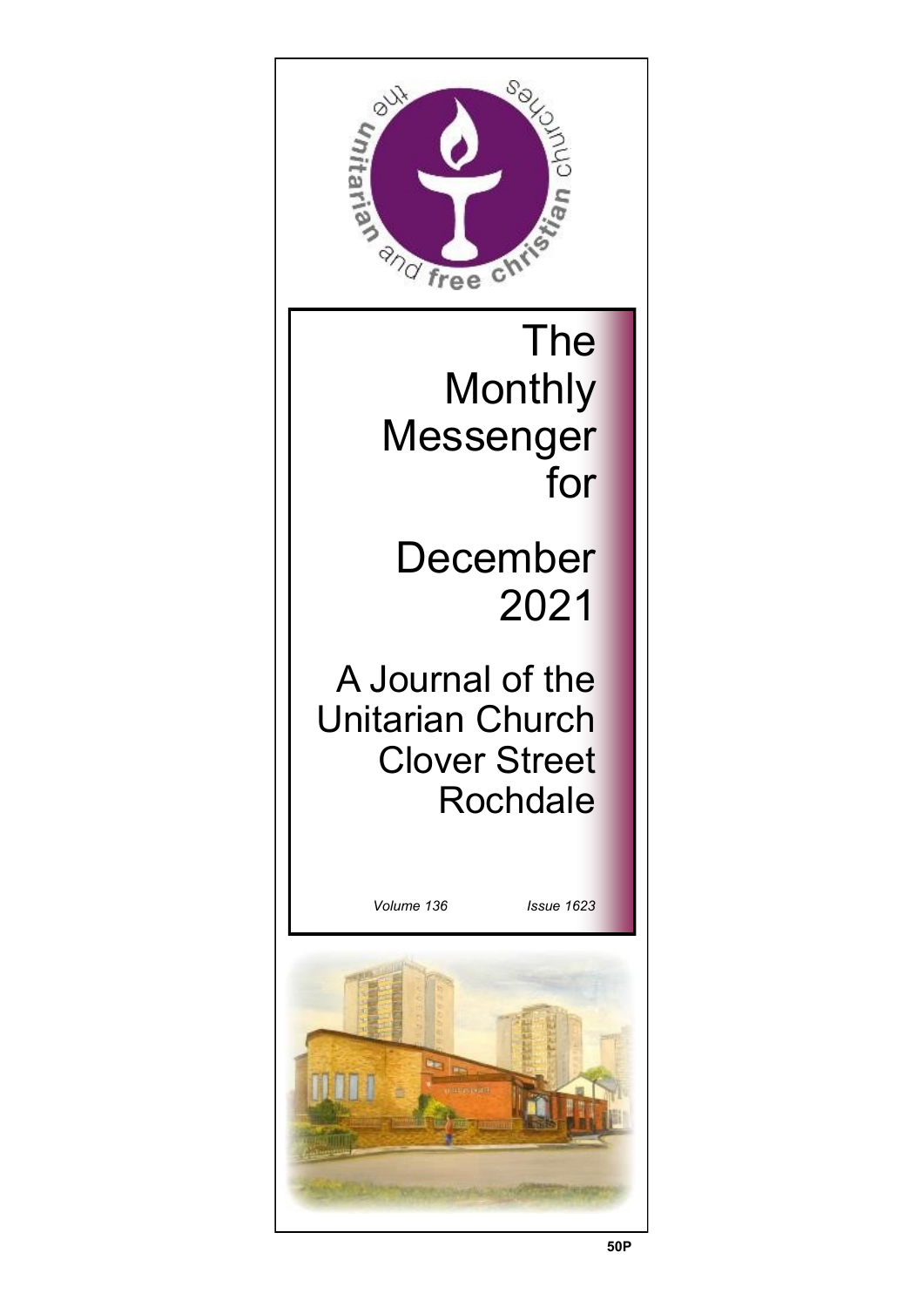## **PASTORAL TEAM**

Initial Contact & Co-ordinator - Joyce Ashworth Members - Abi Elliott-McGuffie, Dorothy Jones, Helen Illingworth & Margaret Salt

## **CHURCH COUNCIL**

**Chairperson** – Diane Bennett

**Treasurer** – John Illingworth

## **Church Admin Assistant** – Paul Hubbard

Council Members - Joyce Ashworth, Helen Illingworth, Dorothy Jones, John & Edna Wood

## **ENVELOPE SECRETARIES**

Margaret Shore & John Illingworth

## **PULPIT & LETTINGS' SECRETARY**

Paul Hubbard

## **FLOWER FUND SECRETARIES**

Edna & John Wood 53 Links View, Rochdale OL11 4DD

## **SAFEGUARDING TEAM**

Co-ordinator - Joyce Ashworth Member - Helen Illingworth

### **PUBLICITY TEAM**

**Messenger Notices** Joyce Ashworth & Helen Illingworth

**Messenger Publication and Distribution** Paul Hubbard

> **Website Manager**  Diane Bennett

## **CONTACT DETAILS**

**Paul Hubbard** Tel 07884 123 169 Email: rochdaleunitarian@outlook.com

**Joyce Ashworth** Tel: 01706 659294 Email: joyce.ashworth9@gmail.com

**Diane Bennett** Tel: 01706 371518 Email: diane119@hotmail.com

**Helen & John Illingworth** Tel: 01706 649015 Email: helen@illingworth.org.uk Email: john@illingworth.org.uk

**Margaret Salt** Tel: 01706 852575

**Margaret Shore** Tel: 01706 360883

**John & Edna Wood** Tel 01706 645252 Email: jonwud@tiscali.co.uk

**CHURCH TELEPHONE - 01706 648461**



|    | Sunday 5th December 2021                                                     |  |
|----|------------------------------------------------------------------------------|--|
| ⊰⊱ | <b>Eunice Smith</b>                                                          |  |
|    | Sunday 12th December 2021<br><b>Flower donation Vacancy</b>                  |  |
|    | Sunday 19th December 2021<br>Sheila Goodwin<br>In Memory of Jesse & Tom Reid |  |
| ⋇  | Sunday 26th December 2021<br>Edna & John Wood<br>In Memory of their Family   |  |
|    | Flowers lovingly arranged by<br><b>Margaret Shore</b>                        |  |
|    |                                                                              |  |

The flowers either side of our communion table - so generously donated, beautifully arranged and very much appreciated are taken to our members and friends who are unable to be with us for many reasons.

Should you know of someone for whom Church flowers would be a source of comfort and solace please have a word with Helen or Joyce

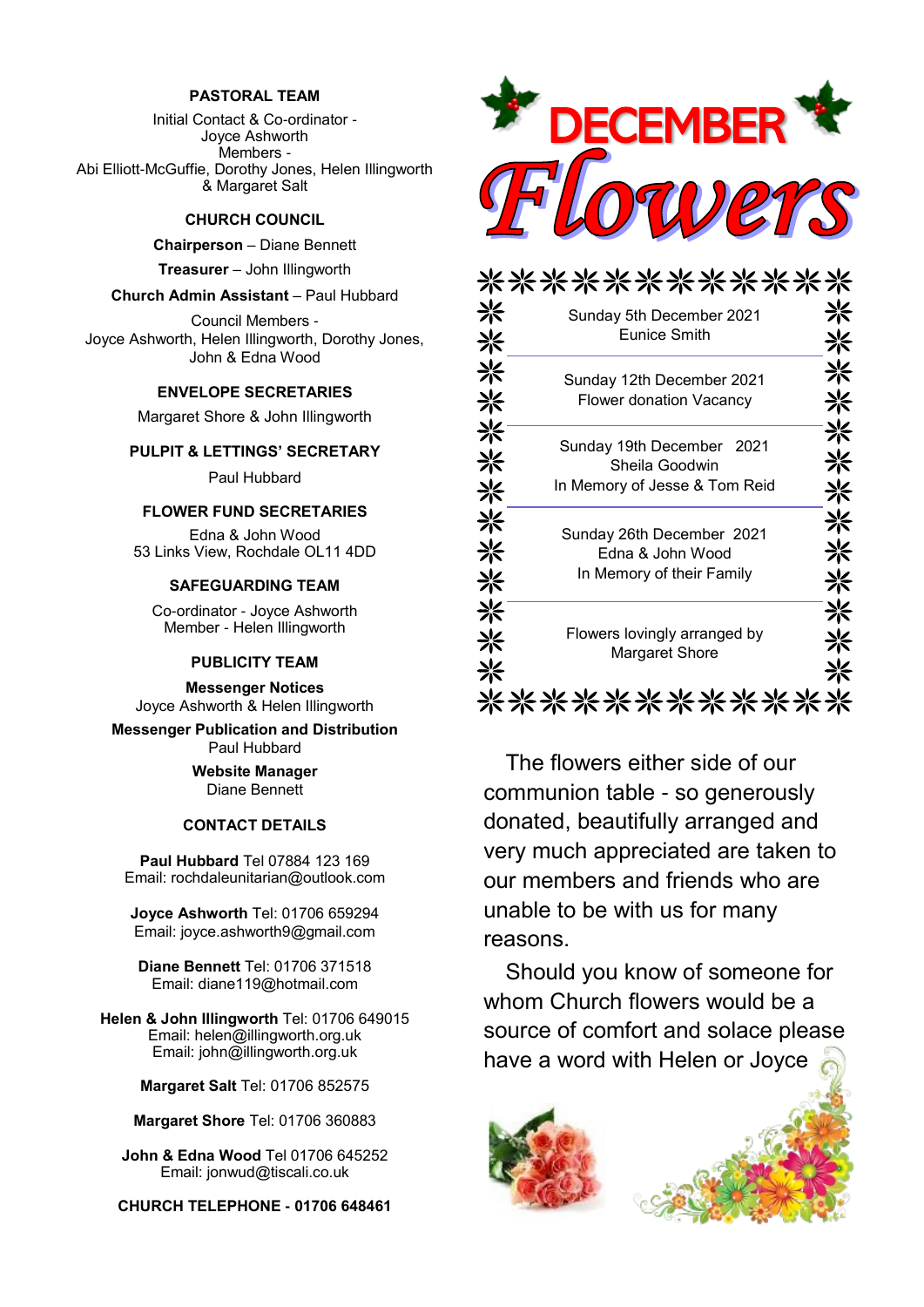# **L** ETTER FROM THE EDITOR **ROM THE MINISTER**

Welcome to the fabulous December 2021 Messenger! We have plenty to keep you entertained over the festive period.



Our calendar on pgs 6-7 has all the important dates for your diaries, whilst the double-spread feature on pgs 10-11 gives you all the details about what's on over Christmas and the New Year (don't miss it!). Finally, it brings me great pleasure to include a special message on the opposite page from our new Minister, The Rev'd Abi Elliott-McGuffie!

Merry Christmas & see you all in January -Ed

## **C HRISTMAS FILLER!**

A warming soup with an optional sage drizzle to give it a seasonal touch:

## **PARSNIP & APPLE SOUP** (serves 6)

30 ml vegetable oil 200g chopped onion 2 cloves of garlic, minced 1 tsp ground nutmeg 800g parsnips, peeled and chopped 300g apples, peeled, cored and sliced 1 litre vegetable stock Salt & pepper

For drizzle: 80ml rapeseed oil 10g fresh sage, finely chopped

## Heat vegetable oil in large pan

Add onion, garlic and nutmeg and sweat for 5-10 m Add parsnips, apples and saute for another 5-10 m Add vegetable stock. Cover and bring to boil. Add enough extra water to cover vegetables and bring back to boil.

Simmer gently, 10m, until parsnips & apples are soft Leave to cool and then blend until smooth. Season to taste with salt and pepper.

## For drizzle:

Place rapeseed oil and sage in a saucepan over medium heat and continue to warm through until sage begins to sizzle.

Remove from heat and leave to cool.

Drizzle the oil over the soup when you serve.

# **F**

Dear friends and readers,

Since John Illingworth's article in the October messenger about future ministry at Rochdale Unitarian Church, I have had the opportunity to speak with most of you. For those I haven't, and for those of you who are part of the extended community of the church, I wish to express my delight upon receiving the invitation to take up the position as your minister.

Over the past months, general council and I have been working towards an agreement that should suit us all. This interim position will help us establish how ministry will work in practice, and I'm grateful for the understanding and openness on all sides throughout these discussions.

It feels both appropriate and significant to be beginning this new phase in our relationship as we begin a new year. Perhaps also, I'm not the only one who's holding an eagerness and excitement, similar to that of a child's anticipation of Christmas and something new!

And although there may be a familiarity, we are about to come together in a new and deeper way with one another. In our togetherness there will be a newness that holds possibility and potential, it may also need some patience. So with my thanks for your support (one person on their own does not make ministry), I offer you words adapted from those by Thich Nhat Hahn…

Take my hand and I will take yours. Let us walk and only walk. Let us enjoy the walk and be open to wherever it takes us.

I am very much looking forward to beginning that walk with you all on the 1st January. Until then, may the joy and peace of Christmas bless you and those you love.

## With my love, Rev Abi x

(For the moment if you want to contact me, I can most easily be reached via email [reverendabi@gmail.com\)](mailto:reverendabi@gmail.com)

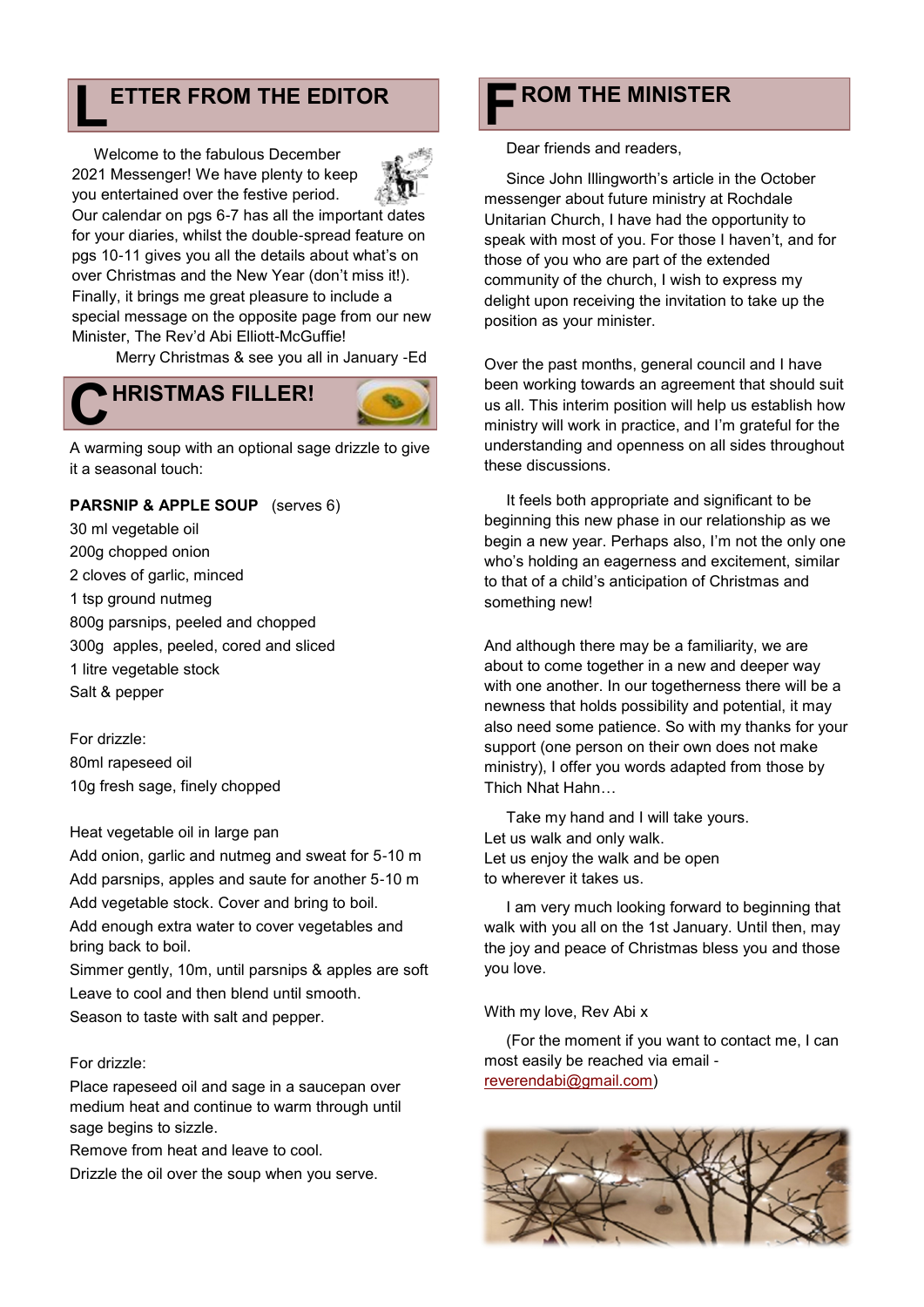## **RUC CALENDAR**



## **Flower Month** Margaret Shaw

**DECEMBER**

| Thur | 02 | 11.30<br>16.00 | Discussion on future of the<br>Women's League at Cross St<br>Chapel. Coffee served from 11am. |
|------|----|----------------|-----------------------------------------------------------------------------------------------|
| Fri  | 03 | 10.00          | Putting up Xmas tree and<br>decorations                                                       |
| Sat  | 04 | 19.00          | Film Night - "Little Women"                                                                   |
| Sun  | 05 | 10.30          | Toy & Gift Service led by Rev Celia<br>Cartwright. See pg 10.                                 |
| Mon  | 06 | 19.30          | General Council meeting via Zoom                                                              |
| Sun  | 12 | 10.30          | Sunday Service led by Robert<br>Foreman. Congregational Lunch at<br>Royal Toby to follow.     |
| Mon  | 13 | 19.30          | Book Circle in Blue Room                                                                      |
| Sun  | 19 | 18.00          | Carol Service led by Chrissie Wilkie                                                          |
| Sat  | 25 | 11.00          | Christmas Day Service led by<br>Joyce Ashworth                                                |
| Sun  | 26 |                | NO SUNDAY SERVICE                                                                             |

# **JANUARY**  $\left| \begin{array}{c} \mathbf{0} \\ \mathbf{1} \\ \mathbf{0} \end{array} \right|$  10.30 Sunday Service led by Jean

| <b>UULL</b> | ∣ ∪∠ | 10.00 | Longworth                                         |
|-------------|------|-------|---------------------------------------------------|
| Sun         | l 09 | 10.30 | Sunday Service led by Rev Abi<br>Elliott-McGuffie |

#### **WARDEN/COFFEE ROTA FOR 2021** Margaret Salt & Joyce **Ashworth** 26 Sep 31 Oct 05 Dec John & Helen Illingworth <sup>29</sup> Aug 03 Oct 07 Nov 12 Dec Margaret Shore & Dorothy Jones 05 Sep 10 Oct 14 Nov 19 Dec Helen Illingworth & Margaret Salt 12 Sep 17 Oct 21 Nov 25 Dec Dorothy Jones & Margaret **Shore** 19 Sep 24 Oct 28 Nov **Important** - should you be unable to attend please arrange for a stand-in, it is difficult for one person to cover both functions.

## **Renewals — Final Reminder!**

The renewal date for the Messenger has been changed to coincide with the Inquirer and therefore there is still time if you haven't yet renewed for 2022. Just think back to how good our little publication has been over the last couple of years, how comforting it was during the lock-downs when it dropped on the doormat and together with our interim newsletter that was twice a month. You are kept up to date with everything that is going on in and around church and of our members and close friends. We are sure you would miss it and for just 50p per month, it's a must have!

# $\Gamma$ he IN

# The Monthly Messenger



## **A reminder**

To all of you loyal 100 Club subscribers! Renewal letters will be going out over the next week. The 100 Club is another great Clover Street tradition, and well worth supporting. As well as giving yourself the chance to grab some prize money (1st £30, 2nd £15 and 3rd £5), you are also supporting your church financially by taking part.

It costs just £12 per number to enter, with a draw taking place (usually) once a month. And if you are lucky enough to be a winner one month, your numbers go back in for the following draw, so you can be a winner as many times as your chosen numbers come out of the bag!

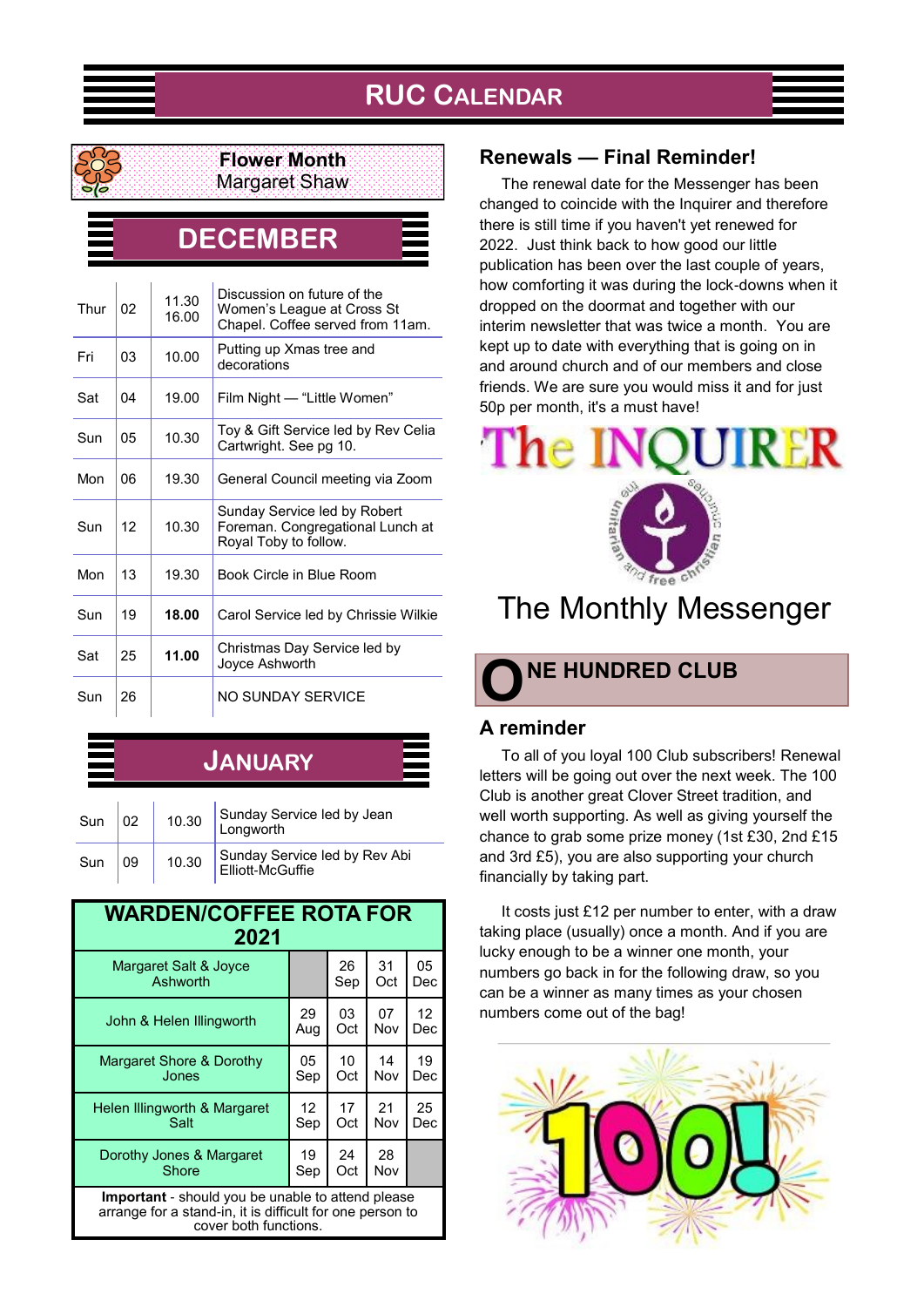## **"ABOUT PEOPLE"**

Ewa's husband, **Jules,** celebrated a big "0" birthday last month. Our congratulations Jules - hope that Celebration was thoroughly enjoyed by all your family and friends.

**Ian Dawson**, has very recently undergone a further operation on his spine. We send our love to both Ian and Anne and trust that recovery will be both speedy and effective.

We wish **Tracy and Geoff Holden** well as they take off for warmer climes over coming winter months. Have a very good, if different Christmas this year, and come back soothed and physically renewed.

It is with sadness that we record the death of **Irene Robinson**. Irene had reached a good age and had become quite frail, having several falls which resulted in fractured bones. She had bee n residing in Half Acre House for some time. We extend our sincere condolences to her daughters Pamela and Linda.



Members have settled into meeting at Church for the time being in order to social distance. The book of the month for October was The Olive Tree by Lucinda Riley which was a very pleasant read but not in the same league as her Seven Sisters series. For December we will be reading The Little Breton Bistro



 $\bigoplus_{\mathrm{B}}$   $\bigcup_{\mathrm{B}}$ Group

by Nina George. Described as a 'life affirming' novel it tells the story of Marianne, German lady in her sixties who on a whim embarks on a last adventure, leaving her old like behind to work in a seaside café in Southern Brittany. Our Christmas meeting won't be quite as festive as usual but mince pies will be partaken.

**Helen** 



## **THE CHRISTMAS LIFE**



Bring in a tree, a young Norwegian spruce, Bring hyacinths that rooted in the cold, Bring winter jasmine as its buds unfold: Bring the Christmas life into this house.

Bring red and green and gold, bring things that shine, Bring candlesticks and music, food and wine. Bring in your memories of Christmas past, Bring in your tears for all that you have lost.

Bring in the shepherd boy, the ox and ass, Bring in the stillness of an icy night, Bring in a birth, of hope and love and light: Bring the Christmas life into this house.

## **PRE-CHRISTMAS REFLECTIONS**

(from *Carnival of Lamps* by Rev Cliff Reed)

**Advent: Candles and Christmas Trees** 

It is Advent, and to welcome the light of the world we light up the long winter nights and the gloomy winter days with candles and with Christmas trees.

Jesus may have seen candles, but he never saw a Christmas tree, though if he had, he would have loved it. He would have loved the joy its twinkling lights bring to children and to all child-like hearts.

It is Advent. O God, bless your forests and teach us to care for them. Bless the trees we take to bring beauty, light and fragrance to our homes. And bless all who approach Christmas with love in their hearts.

May the Advent candles light your way to Christmas.

And may the light of Christmas itself shine among you at the gateway of the year.

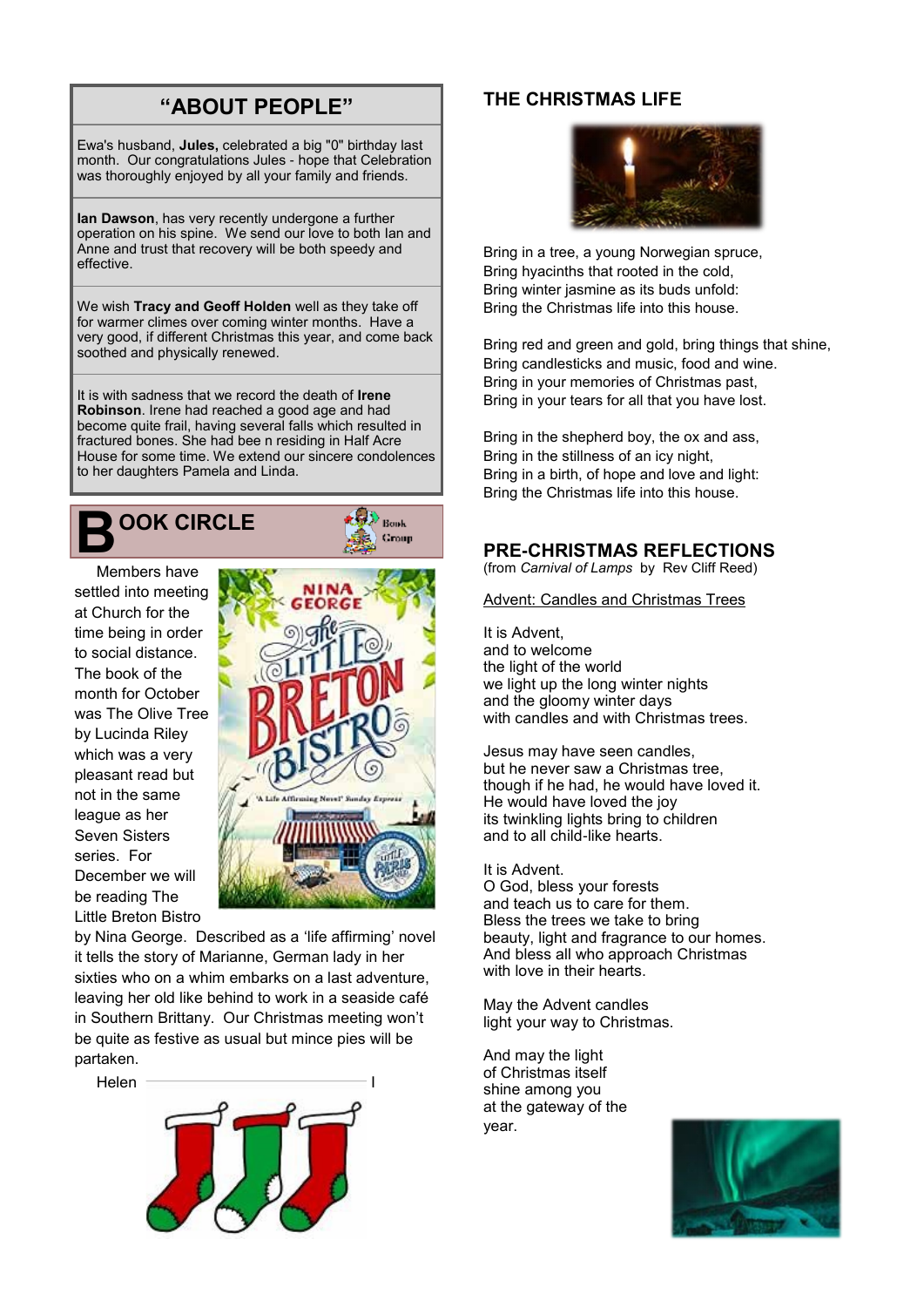## **FILM NIGHT, SAT 4TH DECEMBER**

Don't forget that our popular series of film nights are resuming in December, with the first being a showing of "Little Women" at 7pm.

Names on the list at the back of church if you wish to attend, please; or contact Helen Illingworth



## **TOY & GIFT SERVICE**

## **Sunday, 5th December, 10.30am**

We are delighted to welcome Rev Celia Cartwright to lead our Toy and Gift Service this year. Toys collected during the service will be donated to the local charity 'Giving Back' which is run by Council staff in support of families who would otherwise struggle to provide gifts for their children at Christmas. The monetary collection for the service will be donated to the Send a Child to Hucklow scheme (SACH) which is our Church Charity this year.



# **CAROL SERVICE**

## **Sunday, 19th December, 6.00pm**

We look forward to Chrissie Wilkie returning to lead our evening Carol Service. I'm sure Chrissie will be looking for volunteer readers and an item from the Choir. Donations from the retiring collection will be Emmaus, the National Women's League's current charity project. Come and join us in singing your favourite carols and enjoy hot drinks, fruit cake, and mince pies served after the service.



# **CHRISTMAS LUNCH**





**Saturday, 12th December**



There's still time to put your name down for the Congregational meal at the Royal Toby after Church on Sunday 12th December. The Sunday Lunch menu is £15.50 for two courses and £17.50 for three courses. Coffee is an extra £2.95. Joyce is collecting money from those who would like to pay before the day.







## **Sunday, 25th December, 11.00am**

As is tradition, we will be hosting a Christmas Morning Service once more on the 25th. Please note The donations from this year's Xmas Card Scheme will be donated to the Toilet Twinning charity. We have already funded one toilet in the DR Congo and have £30 towards a second one. Let's try hard to twin our second toilet this year.

**Merry** Christmas!